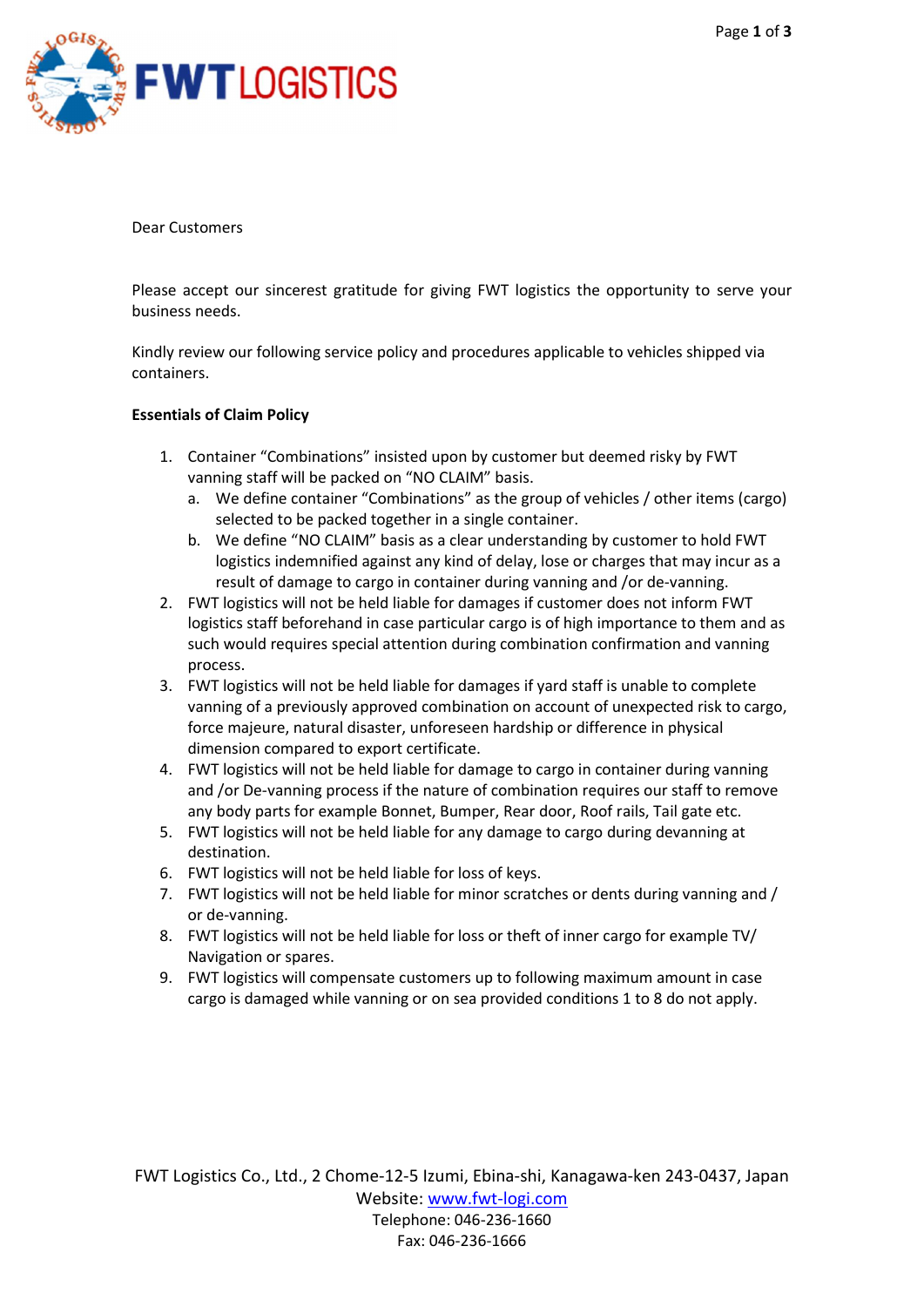

| <b>Fixed For All Types and Models</b> |   |                            |            |        |            |        |
|---------------------------------------|---|----------------------------|------------|--------|------------|--------|
| <b>Description</b>                    |   | <b>HATCHBACK</b><br>/SEDAN | <b>SUV</b> |        | <b>VAN</b> |        |
| <b>Bumper</b>                         | ¥ | 8,000                      | ¥          | 12,000 | ¥          | 15,000 |
| <b>Roof</b>                           | ¥ | 12,000                     | ¥          | 15,000 | ¥          | 15,000 |
| Fender                                | ¥ | 6,000                      | ¥          | 10,000 |            |        |
| <b>Glass</b>                          | ¥ | 10,000                     | ¥          | 15,000 | ¥          | 20,000 |
| <b>Bonnet</b>                         | ¥ | 10,000                     | ¥          | 15,000 |            |        |
| <b>Back Door</b>                      | ¥ | 10,000                     | ¥          | 15,000 |            |        |
| Light                                 | ¥ | 5,000                      | ¥          | 8,000  | ¥          | 8,000  |
| Grill                                 | ¥ | 5,000                      | ¥          | 8,000  | ¥          | 8,000  |

# Claim Filing Procedure

- 1. Please provide shipment Booking number, Container Number and Chassis number of vehicles at time of filing claim.
- 2. Please file claim within 1 week from date of arrival at destination port.
- 3. Please ensure that photographs showing damage are taken while vehicle is still lashed inside the container.

Photos of vehicles taken outside the container after de-vanning will not be acceptable.

4. Photograph should be reasonably bright and should show damage clearly.

# Bill of Lading or Way Bill/s confirmation requirement

- 1. Please be sure to check Emailed or Faxed copy/copies of Bill of Lading or Way Bill/s for any errors or omissions in detail of Consignee, Notifying party, CFS, In transit clause, Container stripping clause, Vehicles details, Final destination etc.
- 2. Shipper must inform relevant personnel at FWT logistics of any errors or omissions in shipment documents prior to launch of shipping manifest at destination and within reasonable time to process necessary amendments.
- 3. FWT logistics will not accept responsibility for any damages, delays or charges that may arise due to incorrect shipment information printed on Original or Surrender Bill of lading / Way Bill where a copy of same was provided to shipper for verification earlier.

FWT Logistics Co., Ltd., 2 Chome-12-5 Izumi, Ebina-shi, Kanagawa-ken 243-0437, Japan Website: www.fwt-logi.com Telephone: 046-236-1660 Fax: 046-236-1666